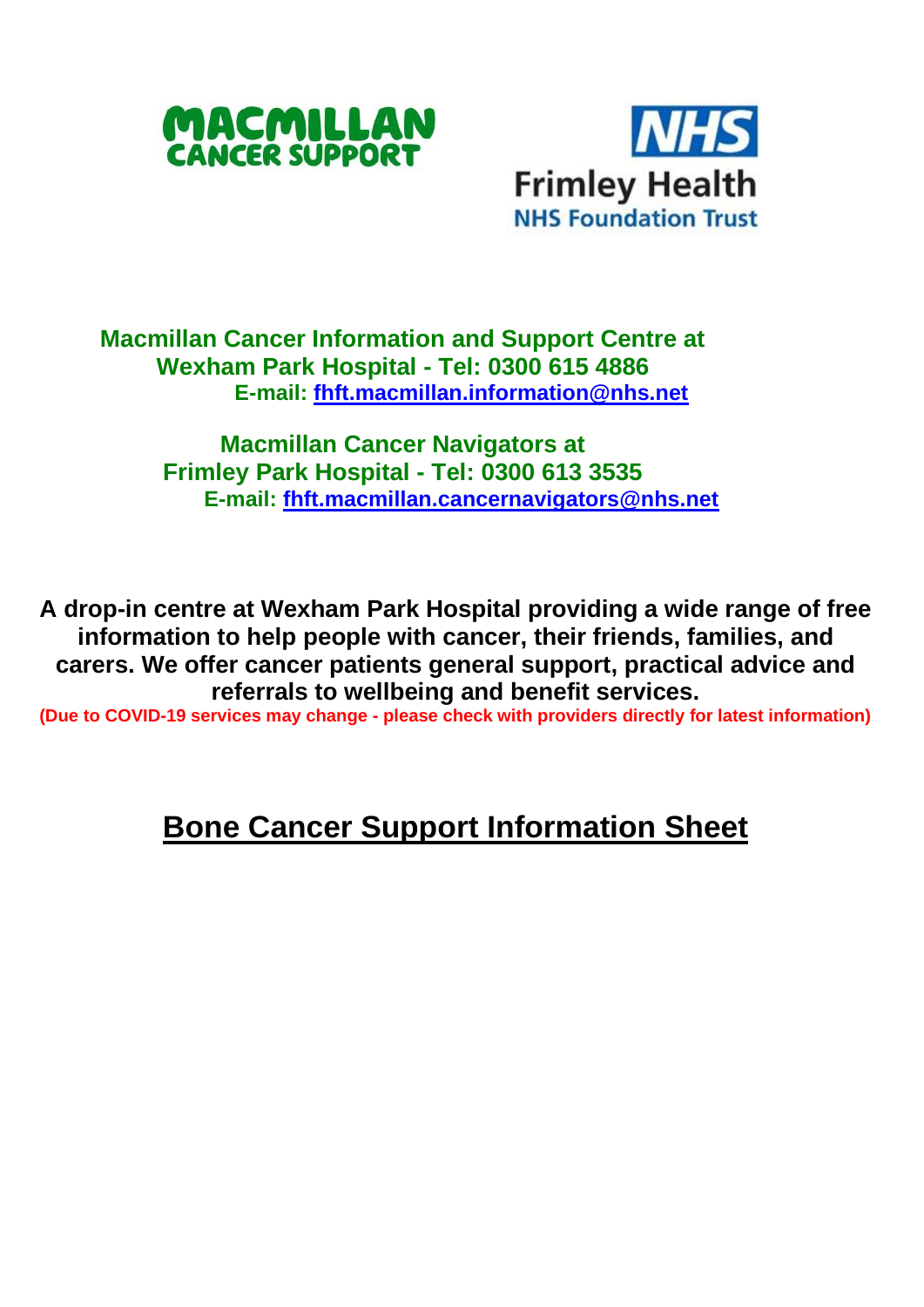| Agency                                                                                                                                                                              | <b>Contact Details</b>                                                                                                                            |
|-------------------------------------------------------------------------------------------------------------------------------------------------------------------------------------|---------------------------------------------------------------------------------------------------------------------------------------------------|
| <b>Macmillan Cancer Support</b><br>Offering free confidential advice,<br>support, and information with<br>access to appropriate up-to-date<br>resources and online communities.     | Tel: 0808 808 0000<br>www.macmillan.org.uk                                                                                                        |
| <b>National</b>                                                                                                                                                                     |                                                                                                                                                   |
| <b>Limbless Association</b><br>Provides information, advice, and<br>support for people of all ages who<br>are without one or more limbs.<br>High Wycombe Limb User Support<br>Group | National Helpline: 0800 644 0185<br>www.limbless-association.org<br><b>High Wycombe contact:</b><br>Tel: 07970 836 312<br>E-mail: gswelli@aol.com |
|                                                                                                                                                                                     | <b>Portsmouth Limb User Group:</b>                                                                                                                |
| All support groups listed on                                                                                                                                                        | Tel: (01329) 661974 / 0753 1212 931                                                                                                               |
| website.                                                                                                                                                                            | Email: robandrebekahlewis@gmail.com                                                                                                               |
| <b>Bone Cancer Research Trust</b><br>Provides information, support, and<br>counselling services for people<br>with primary bone cancer and their<br>families.                       | Tel: 0800 111 4855<br>Digital Support group available on Facebook<br>www.bcrt.org.uk<br>Webinars support and information alongside                |
|                                                                                                                                                                                     | virtual support groups and children's virtual<br>story time via Zoom.                                                                             |
| Sarcoma UK                                                                                                                                                                          | Tel: 0808 801 0401                                                                                                                                |
| Provides support and information.                                                                                                                                                   | E-mail: supportline@sarcoma.org.uk                                                                                                                |
|                                                                                                                                                                                     | www.sarcoma.org.uk                                                                                                                                |
|                                                                                                                                                                                     | Text questions to 07860 058 830                                                                                                                   |
| <b>Association for Children with</b>                                                                                                                                                | Tel: 0845 1306 225 or 020 3478 0100                                                                                                               |
| <b>Hand and Arm Deficiency</b><br>(REACH)<br>Provides support and information                                                                                                       | E-mail: reach@reach.org.uk                                                                                                                        |
| for families and carers of children<br>with upper limb deficiency.                                                                                                                  | www.reach.org.uk                                                                                                                                  |
|                                                                                                                                                                                     | Extensive virtual support groups available.<br>Details online                                                                                     |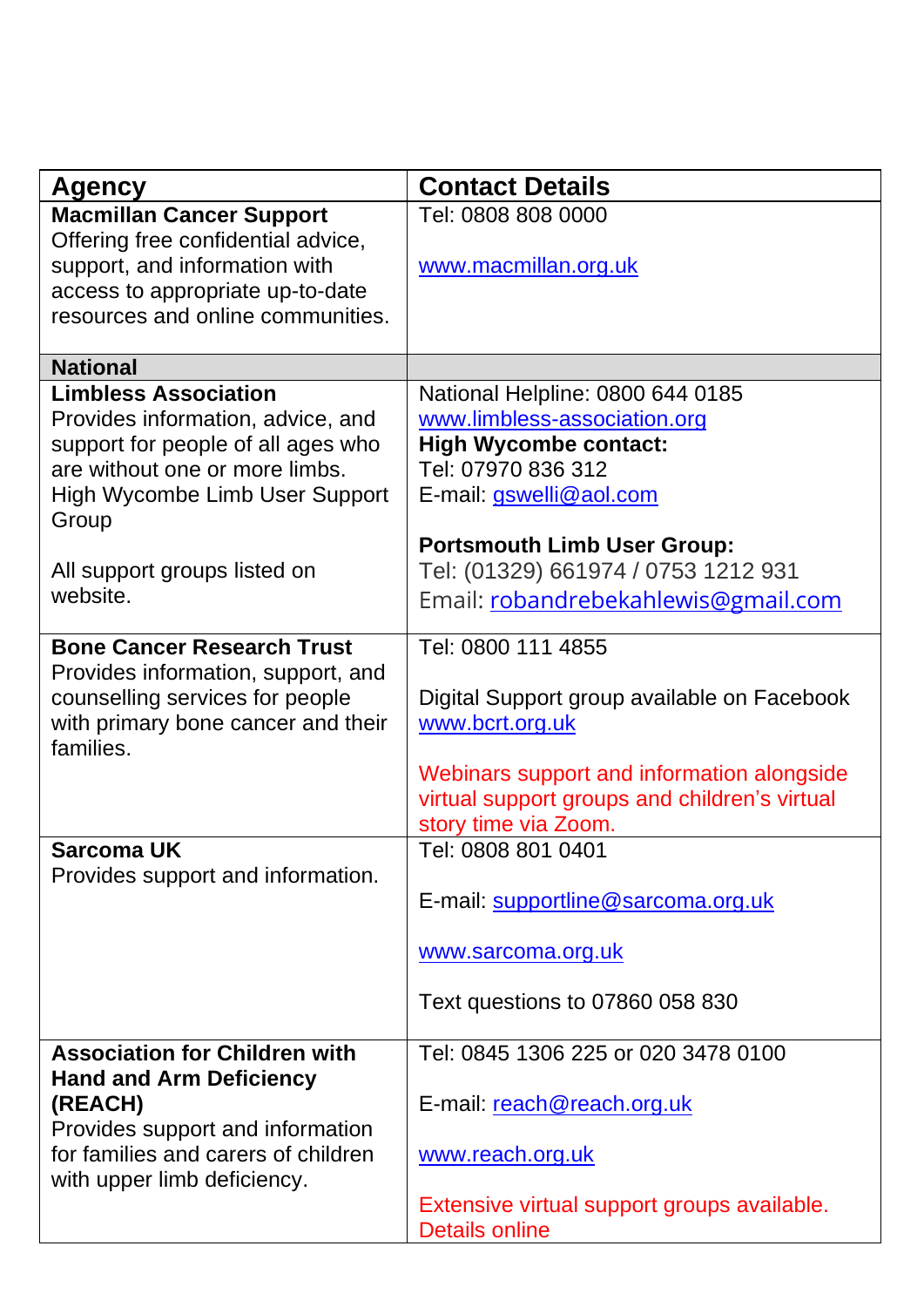| Disabled Living Foundation -<br>Run a national helpline. They also<br>have an equipment demonstration<br>centre that can provide solutions<br>for independent living plus a whole<br>range of fact sheets. | Helpline: 0300 999 0004<br>www.dlf.org.uk |
|------------------------------------------------------------------------------------------------------------------------------------------------------------------------------------------------------------|-------------------------------------------|
| Henry Dancer Days - provides<br>grants to families of children with<br>primary bone cancer                                                                                                                 | www.henrydancerdays.co.uk                 |